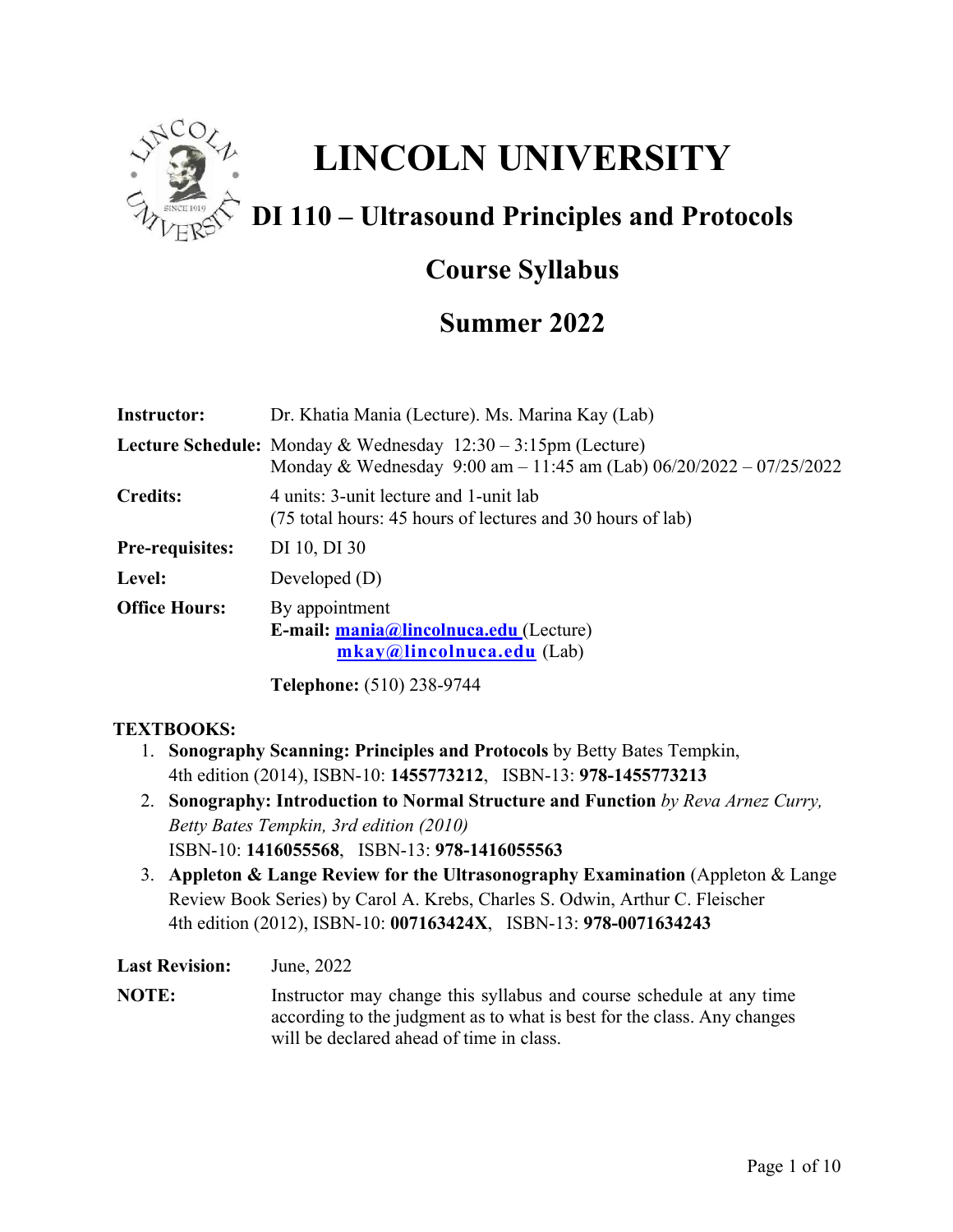# **CATALOG DESCRIPTION**

This course includes introduction to abdomen and small parts, OB/GYN and vascular scanning, basic study of the structure and function of the human body. Upon completion, students should be able to demonstrate basic understanding of the fundamental principles of scanning of different organs. (4 units)

# **COURSE OBJECTIVES**

Upon satisfactory completion of this course, the students will be able to:

- $\triangleright$  Assist patients to and from the exam area
- $\triangleright$  Explain the methods for identifying the patient
- $\triangleright$  Explain the examination and instruct the patient properly
- $\triangleright$  Describe a scanning survey and explain the importance of a survey prior to taking images
- $\triangleright$  Explain the selection of the proper transducer for the exam
- $\triangleright$  Explain the elements of film labeling
- Ø Describe optimal techniques related to field size, power, gain, and contrast for interpretable images
- $\triangleright$  Demonstrate knowledge of presenting films in a logical sequence, justifying
- $\triangleright$  Define plane (planar) anatomy
- $\triangleright$  Describe the most basic protocol for scanning and labeling pathology

# **COURSE LEARNING OUTCOMES1**

|                | <b>Course Learning Outcome</b>                                                                                                                                                                                                                                           | Program<br>Learning<br><b>Outcomes</b> | <b>Institutional</b><br>Learning<br><b>Outcomes</b> | Assessment<br>activities                                                                      |
|----------------|--------------------------------------------------------------------------------------------------------------------------------------------------------------------------------------------------------------------------------------------------------------------------|----------------------------------------|-----------------------------------------------------|-----------------------------------------------------------------------------------------------|
|                |                                                                                                                                                                                                                                                                          |                                        |                                                     |                                                                                               |
| 1              | Understand the theoretical basis<br>and<br>physiological implications of diagnostic<br>ultrasound procedures in the medical office and<br>prepare the student for further professional<br>training. Laboratory experiences in abdominal,<br>OBGYN, and vascular studies. | PLO 1                                  | ILO <sub>4a</sub>                                   | In-class<br>activities,<br>quizzes,<br>midterm and<br>final exams,<br>case-studies<br>in lab. |
| $\overline{2}$ | Prepare the patient examining room, take<br>patient history and assist the physician during<br>the ultrasound guided procedures. Provide basic<br>patient care and comfort. Describe the<br>preparation necessary for the examination.                                   | PLO <sub>2</sub>                       | ILO 1a,<br>ILO 3a,                                  | Lab activities,<br>in-class<br>activities.                                                    |
| 3              | Utilize oral and written communication. Select<br>required/documentary images; label images<br>according to standard protocols.                                                                                                                                          | PLO <sub>4</sub>                       | ILO <sub>2a</sub>                                   | In-class<br>activities,<br>quizzes,<br>midterm and<br>final exams                             |

<sup>&</sup>lt;sup>1</sup> Detailed description of learning outcomes and information about the assessment procedure are available at the Center for Teaching and Learning website (ctl.lincolnuca.edu).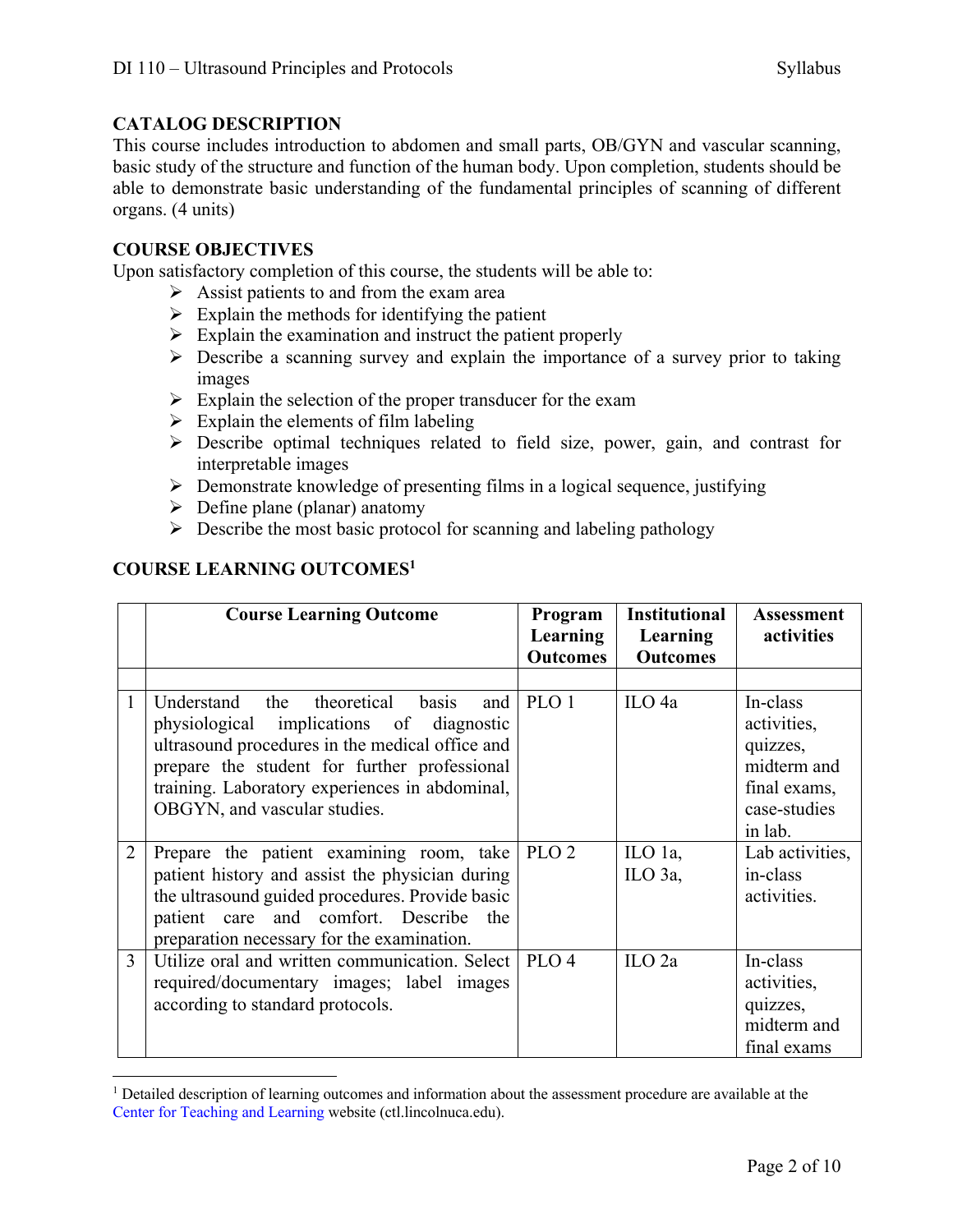| $\overline{4}$ | Demonstrate knowledge and understanding of<br>human gross anatomy and sectional anatomy;<br>understanding of acoustic physics, Doppler<br>and<br>ultrasound<br>principles,<br>ultrasound<br>instrumentation; demonstrate knowledge and<br>understanding of the interaction between<br>ultrasound and tissue and the probability of<br>biological effects in clinical examinations.<br>Identify normal anatomical structures<br>as<br>demonstrated by sonography. Identify acoustic<br>artifacts. Describe normal structures using | PLO 1<br>PLO <sub>5</sub><br>PLO <sub>7</sub> | ILO <sub>7a</sub> | In-class<br>activities,<br>quizzes,<br>midterm and<br>final exams                    |
|----------------|-----------------------------------------------------------------------------------------------------------------------------------------------------------------------------------------------------------------------------------------------------------------------------------------------------------------------------------------------------------------------------------------------------------------------------------------------------------------------------------------------------------------------------------|-----------------------------------------------|-------------------|--------------------------------------------------------------------------------------|
|                | sonographic<br>terminology.<br>Ensure<br>correct<br>images/views are adequately recorded.                                                                                                                                                                                                                                                                                                                                                                                                                                         |                                               |                   |                                                                                      |
| 5              | Employ professional judgment and discretion.<br>Utilize additional transducers and/or transducer<br>frequency to obtain appropriate images. Locate<br>the required anatomy using standard views and<br>selecting the appropriate scan planes. Perform<br>required measurements using calipers; uses<br>software packages as applicable and/or perform<br>manual calculations.                                                                                                                                                     | PLO <sub>3</sub><br>PLO <sub>5</sub>          | ILO 5a            | In-class<br>activities,<br>quizzes, lab<br>activities                                |
| 6              | Understand the fundamental elements for<br>implementing a quality assurance<br>and<br>improvement program, and the policies,<br>protocols, and procedures for the general<br>function of the ultrasound laboratory.                                                                                                                                                                                                                                                                                                               | PLO 1<br>PLO <sub>6</sub>                     | ILO 5a,<br>ILO 6a | Lab activities                                                                       |
| $\tau$         | Describe the basic operation, controls and<br>features of the entire sonographic unit.<br>Demonstrate safe handling and appropriate<br>operation of the ultrasound unit, keyboard,<br>transducer, cables and ancillary equipment.<br>Clean transducer, cables and unit using<br>methods<br>appropriate<br>and<br>disinfection<br>solution/wipes.                                                                                                                                                                                  | PLO <sub>2</sub>                              | ILO <sub>3a</sub> | In-class<br>activities,<br>quizzes,<br>midterm and<br>final exams,<br>lab activities |

# **INSTRUCTIONAL METHODS**

Instructional methods will include lectures and in-class hands-on learning activities. Classroom activities are collaborative –– students may and should help each other. The instructor will be available to help students with all tutorials and other assignments.

The previously described topics will be presented through the aid of the following activities:

- $\triangleright$  Reading assigned textbooks and lecture outlines (handouts);
- $\triangleright$  Demonstration of lectures by using the Power Point;
- $\triangleright$  Recommended study guide activities;
- Ø Internet resources;
- $\triangleright$  Group discussions and ultrasound case analyses;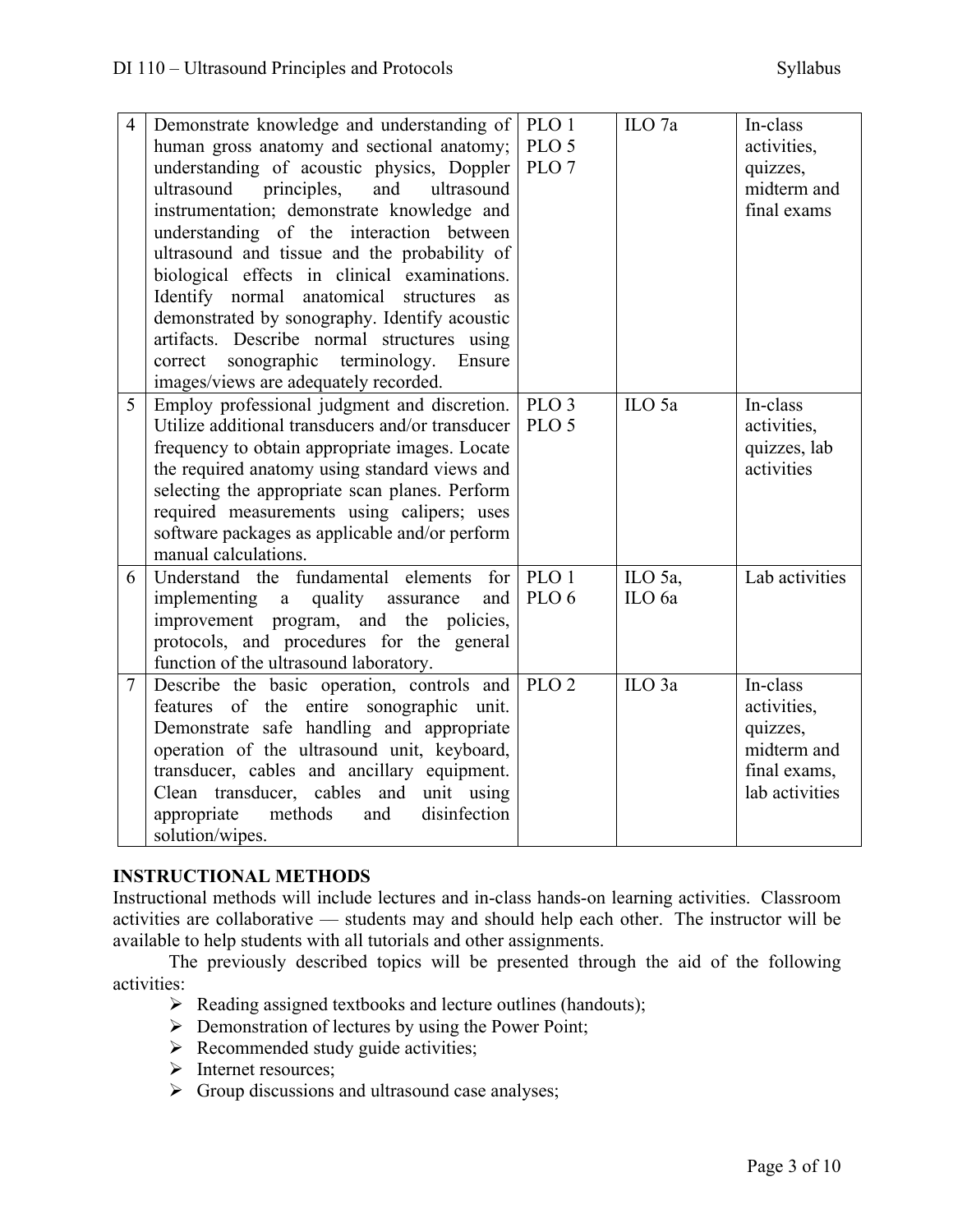- $\triangleright$  Ouizzes & examinations;
- $\triangleright$  Working with ultrasound machines;
- $\triangleright$  Hands-on ultrasound laboratory training (protocols handouts);
- $\triangleright$  Ultrasound laboratory live & video demonstrations;
- Ø Students' ultrasound hands-on self-study training.

Assignments and projects require students to actively use resources of the library. A detailed guide to business resources of the library as well as the description of Lincoln University approach to information literacy are available at the Center for Teaching and Learning website (ctl.lincolnuca.edu).

#### **REQUIREMENTS**

- $\triangleright$  This is a lecture-lab course in which lecture topics are presented by the instructor, and the ultrasound hands-on lab practice is explained and demonstrated by the lab instructor.
- $\triangleright$  Students are expected to be prepared in advance before the class sessions.
- $\triangleright$  Being prepared includes the following: having read text materials (e.g., reading textbooks and lecture outlines) assigned for each class session and bringing required work materials (e.g., textbook, handouts, writing supplies, etc.) to the session.
- $\triangleright$  Homework assignments will include reading the topic(s) one week ahead of time.
- $\triangleright$  Students are expected to attend and participate in all lectures and activities, and complete all quizzes, examinations and course assignments on time. Therefore, an attendance and being on time are crucial to your final grade.
- Ø Students should understand that "introductory" does not mean "easy".
- $\triangleright$  Students must budget time efficiently and be realistic about all personal and professional commitments that consume time.

#### **ACADEMIC HONESTY**

The University maintains a strict policy concerning academic dishonesty, which includes cheating, plagiarism, giving assistance on an examination or paper when expressly forbidden by the instructor, and any other practices which demonstrate a lack of academic integrity. It is the responsibility of the students to know and to adhere to principles of academic honesty. A student found guilty of academic dishonesty will be subject to academic sanctions ranging from failure on the assignment to failure in the course too.

# **ULTRASOUND HANDS-ON LABORATORY TRAINING**

Ultrasound hands-on laboratory will involve primarily students' demonstration of the knowledge presented during lectures. Practical experience will gain under the guidance of the instructor. Students are expected to arrive at the class on time, and stay through the end of the ultrasound laboratory class.

#### **COURSE GUIDELINES:**

To successfully complete this course, the students must pass the quizzes, homework and final exam portions with a 70% or better. Students should attend all the class meetings (lectures and labs). However, considering possible urgent situations, students may be absent, from maximum four class meetings with prior notice to the instructor. Three late arrivals would affect the grade.

The term grade is based on attendance, class activity, project, midterm and/or sum of quizzes, final examination and lab. Individual projects will be assigned at the beginning of the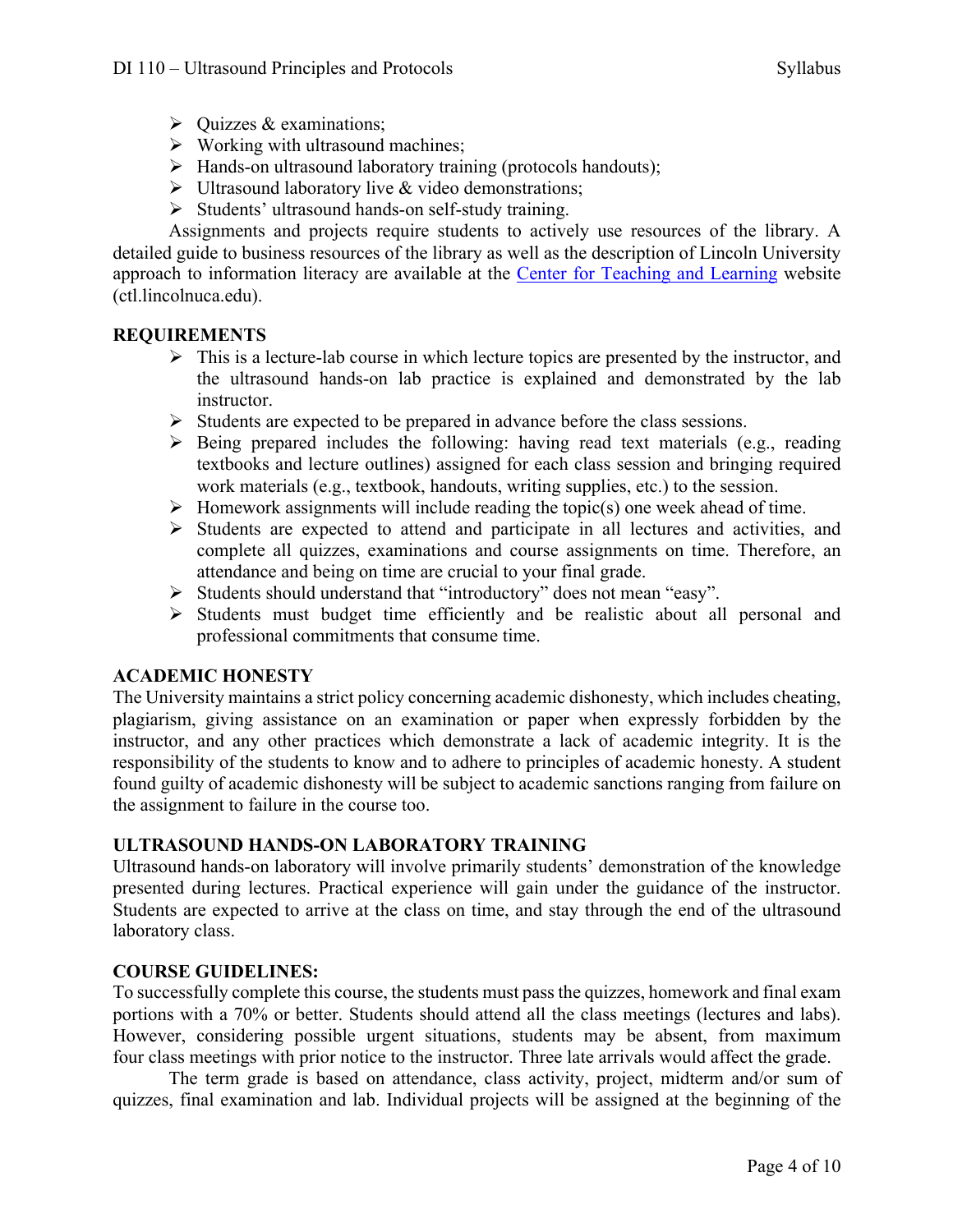semester. Project is due by the last meeting before the final examination. No project will be accepted after the due date.

If students have missed a class without a valid reason, no make-up for quizzes and presentations will be allowed. No make-up for missed or failed midterm. Final examination, if failed, can be retaken only once. If failed second time, the subject is considered failed. The course is considered failed if student fails Lab final examination. Dictionaries can be used during the class time. No electronic devices during the test time. Students must take the exam during the scheduled time period. A student missing an exam because of an illness or legitimate emergency may take a make-up exam as soon as possible after the student returns from the illness and as determined by the instructor. In such a circumstance, the student should make every reasonable attempt to contact the instructor before the exam period is over (or as soon as possible). While make-up exams will cover the same content area as a missed exam, the exam format and specific questions may be different.

During the written exam, any student observed in a situation that could be considered suspicious (e.g., an open book within his/her field of vision, looking around or checking a cell phone or other wireless devices, etc.) but no cheating is observed, will be warned. Once warned, any applicant found cheating on the written exam will be failed for the exam and prohibited from retaking the written exam without permission from the dean.

Students cannot leave the room during the test/exam. As soon as student leaves, his/her exam is considered finished.

Lecture is not a substitute for textbooks. Students should read textbooks and use other sources to be prepared for the tests. Lecture is to guide the students to prepare for the course subjects.

#### **HOMEWORK**

The goal of the homework is to help students achieve the course learning objectives. Homework consists of two parts. First part is to read the textbooks and materials to review and analyze the lecture given during a previous class session. Students are expected to spend six hours for each class session outside of class in completing the reading assignments related to each lecture. These assignments are graded through short quizzes given at the beginning of the following class session. Second part of the homework consists of a project presented at the end of the course. Each student will choose the topic for presentation or will be assigned one by the instructor. The presentation should be approximately 10 minutes long and with 5 minutes for a discussion. The presentation should include ultrasound images related to the topic of presentation. The images need to be dated and should indicate the student's name. The topic and format for the presentation will be discussed in class for more details. A final draft of the presentation must be submitted for review one week prior to the presentation.

#### **Evaluation Criteria for Project:**

- $\triangleright$  Clinical statement: 2%
- $\triangleright$  Background information: 2%
- $\triangleright$  Slide content: 2%
- $\triangleright$  Slide design: 1%
- $\triangleright$  Resolution of the problem: 2%
- $\triangleright$  Oral presentation in class: 1%

Total: 10% of all the course grading elements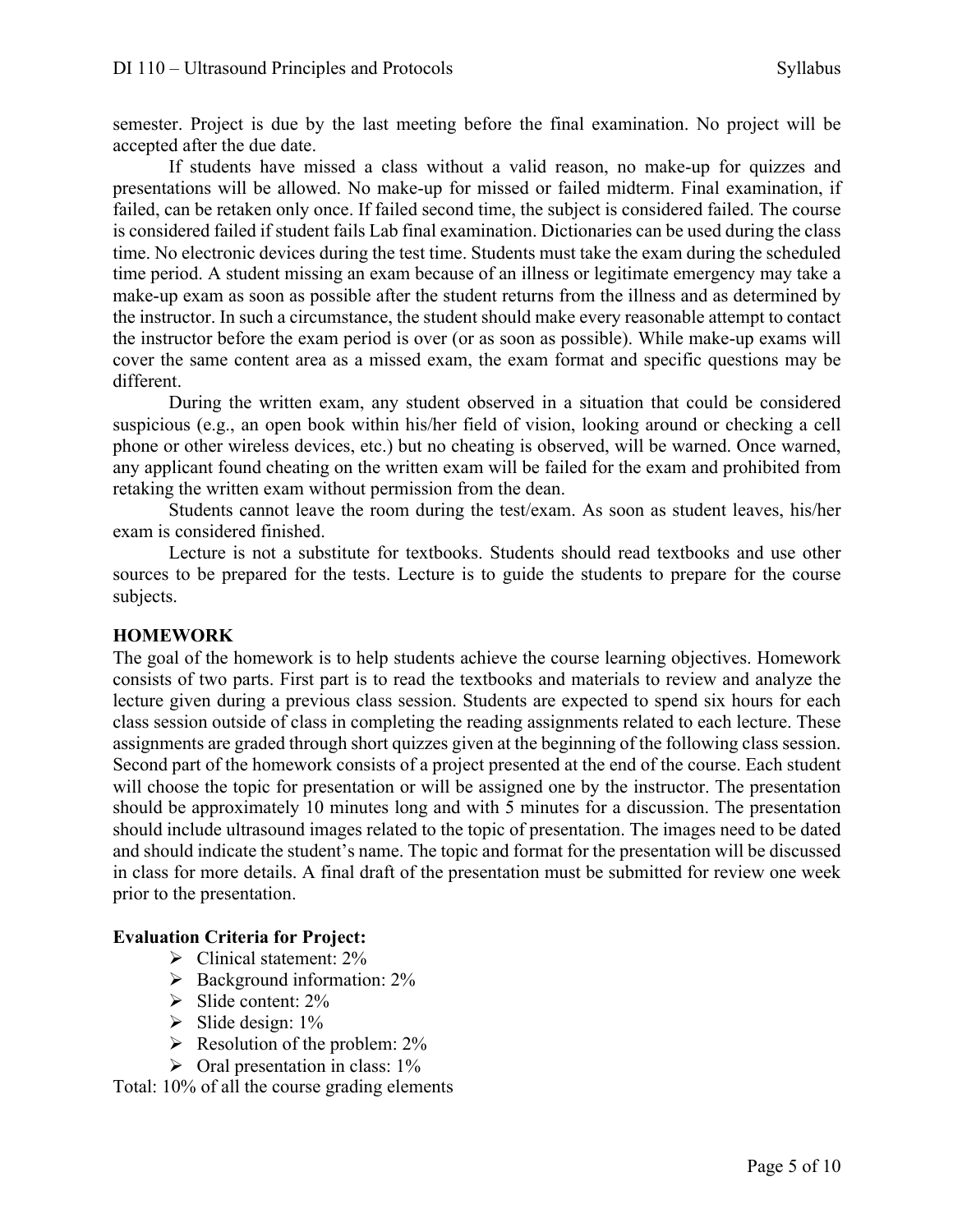# **TESTING**

# **Quizzes:**

Students will take 11 quizzes; 10-15 questions each. These quizzes will address the detailed content and major concepts presented in the lectures, lecture outlines and text readings to evaluate students' work outside of the classroom. If a student takes more than ten quizzes, only the best ten quiz scores will be used in calculating the student's total points. Each quiz will be timed; 1 minute for every question to complete. No make-up for missed quizzes will be administered if student doesn't provide supporting document to excuse the absence (students will receive no score for missed quizzes).

#### **Ultrasound Hands-on Laboratory Examination:**

- $\triangleright$  During the final ultrasound hands-on examination, students will have to demonstrate understanding of information presented primarily during the lectures and hands-on laboratory training.
- $\triangleright$  Students will have to perform different ultrasound protocols and demonstrate scanning technique and images in B-, Color-Modes, and M-mode.
- $\triangleright$  Students will have to schedule the time and date 2-3 weeks ahead of the ultrasound hands-on laboratory examination.
- $\triangleright$  Students need to be at the Ultrasound Lab ready to start scanning at the exact scheduled time. (It is recommended that you arrive about 15 minutes prior to your scheduled exam time.)
- Ø If you are late for your scheduled exam time, your time **CANNOT** be changed and you will NOT get a full hour! If you are late, you will only have the remaining time left in your hour.
- Ø **Only one time RETEST will be given to students with a valid excuse** such as illness, family emergency, unforeseen heavy traffic or natural disaster.

# **Lab Grading:**

#### **Scanning Performance:** 20%

Effective use of lab time, demonstrating development of scanning skills, applying scan techniques, effective use of ultrasound machine controls, IE: TGC, Depth PRF, Freq. Transducers, and improving images on each patient. Complete/full participation and working during class time is expected. Students are encouraged to use open lab time as needed. Students are required to complete 12 hours in lab self-study (with 6 independently performed studies, which would represent date and student's name on each ultrasound image).

#### **Attendance:** 10%

Absences, late arrival, poor use of class times, early leaves will result in students' poor or failing grade.

#### **GRADING**

All activities will be graded according to the points as shown below.

| Grade                                                                                  |  |  |  |  |  |  |
|----------------------------------------------------------------------------------------|--|--|--|--|--|--|
| Points   93-100   90-92   87-89   84-86   81-83   78-80   76-77   74-75   72-73   70-7 |  |  |  |  |  |  |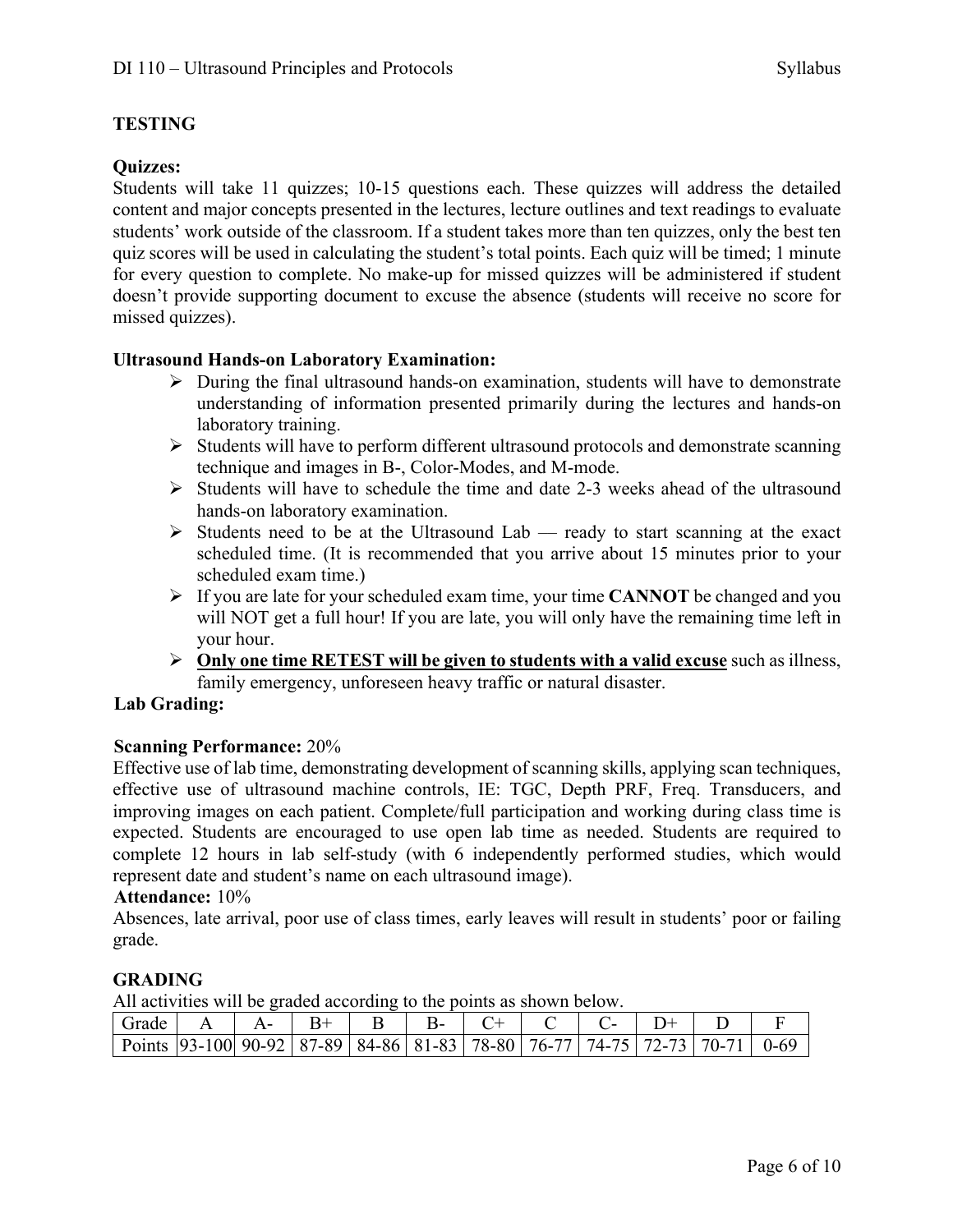The final grade for the course will be given as the total weighted score for all activities according to the percentage shown in the table below.

|              | Percent                     |      |
|--------------|-----------------------------|------|
|              | <b>Class Attendance</b>     | 10%  |
|              | Quizzes                     | 10%  |
| Lecture      | Project                     | 10%  |
|              | Midterm Exam                | 20%  |
|              | Final Exam                  | 20%  |
| Laboratory   | <b>Scanning Performance</b> | 20%  |
| Attendance   |                             | 10%  |
| <b>TOTAL</b> |                             | 100% |

#### **CLASSROOM PROTOCOL**

- $\triangleright$  All students are expected to display professionalism, in preparation for hospital work. That means arriving on time, remaining quiet when others are speaking, and paying attention to the lecture and discussion, no matter who has the floor in the classroom.
- $\triangleright$  Students are expected to attend and be prepared for all regularly scheduled classes. If a student knows in advance that he or she will need to leave early, the student should notify the instructor before the class period begins.
- $\triangleright$  Students are expected to treat faculty and fellow students with respect. For example, students must not disrupt class by leaving and reentering during class, must not distract class by making noise, and must be attentive to comments being made by the instructor and by peers.
- $\triangleright$  Never speak while the instructor is speaking.
- Ø **Disruptive behavior will not be tolerated**.
- $\triangleright$  Students engaging in disruptive behavior in class will be asked to leave and may be subject to other penalties if the behavior continues.
- $\triangleright$  No eating, sleeping or personal grooming is permitted during lecture and ultrasound laboratory classes.
- $\triangleright$  Drinks only in closed container.
- $\triangleright$  Please turn off your cell phones, and refrain from activities that disrupt the class (such as eating and walking in and out of the room while class is in session).
- $\triangleright$  If you use a computer in class, please use it only to take notes, to access course materials from the course webpage, or to locate information relevant to the class discussion. Do not use your computer to surf the web, check emails, or send/receive text messages, as these activities are distracting to those around you (and decrease your chances of getting the most out of your time in class).
- $\triangleright$  To encourage the free flow of conversation, no part of any class may be recorded on audio or video media without the permission of the instructor. You may record notes by hand or by typing into a mobile computer.
- $\triangleright$  The presence of guests to listen to any part of a class requires the consent of the instructor.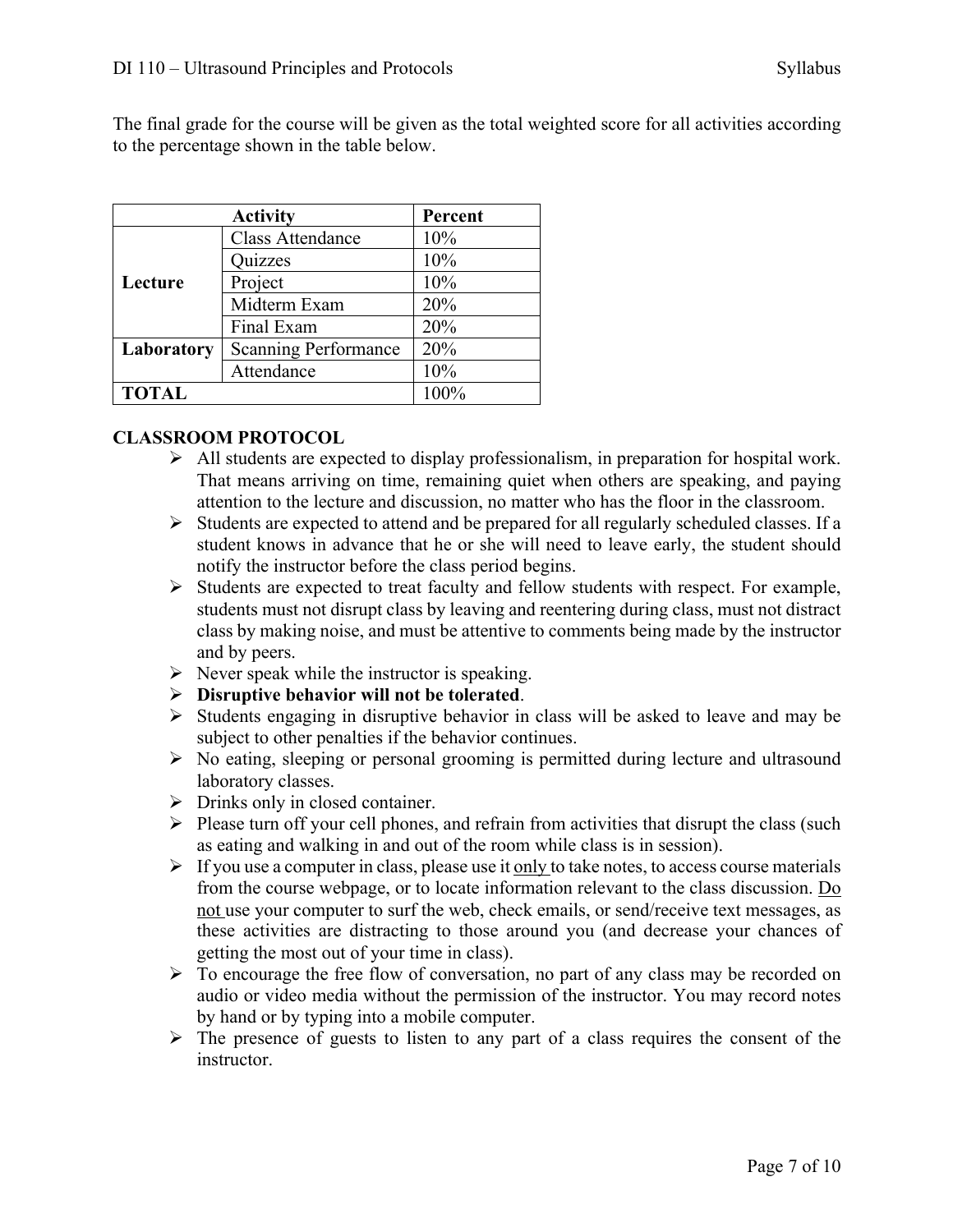#### **LECTURE SCHEDULE**

- **06/13/2022 –** General Principles. Scanning Planes & Scanning Methods Patient's Safety and Ultrasound Ergonometric.
- **06/15/2022 –** Ultrasound of the Liver. Quiz #1
- **06/20/2022 –** Ultrasound of the Gallbladder & Biliary Tract. Ultrasound of the Pancreas Quiz #2
- **06/22/2022 –** Ultrasound of the Kidneys & Adrenal Glands. Quiz # 3
- **06/27/2022 –** Ultrasound of the Spleen. Ultrasound of the Scrotum & Prostate Gland. Quiz #4
- **06/29/2022 –** Breast Sonography. Ultrasound of the Thyroid & Parathyroid Glands. Quiz #5. Review of midterm
- **07/06/2022 – Midterm Examination**
- **07/11/2022 –** Ultrasound of Blood Vessels. Abdominal Arteries & Veins. Quiz #7
- **07/13/2022 –** Pelvic Sonography: Gynecological protocol. Quiz #8
- **07/18/2022 –** Obstetrics Sonography: 1st trimester protocol. Quiz #9
- **07/20/2022 –** Obstetrics Sonography: 2nd & 3rd trimesters protocol Quiz #10
- **07/25/2022 –** Review and **Final Examination**
- **07/27/2022 – Presentations of Projects**

#### **DUE DATE**

**Due date for project: 07/27/2022**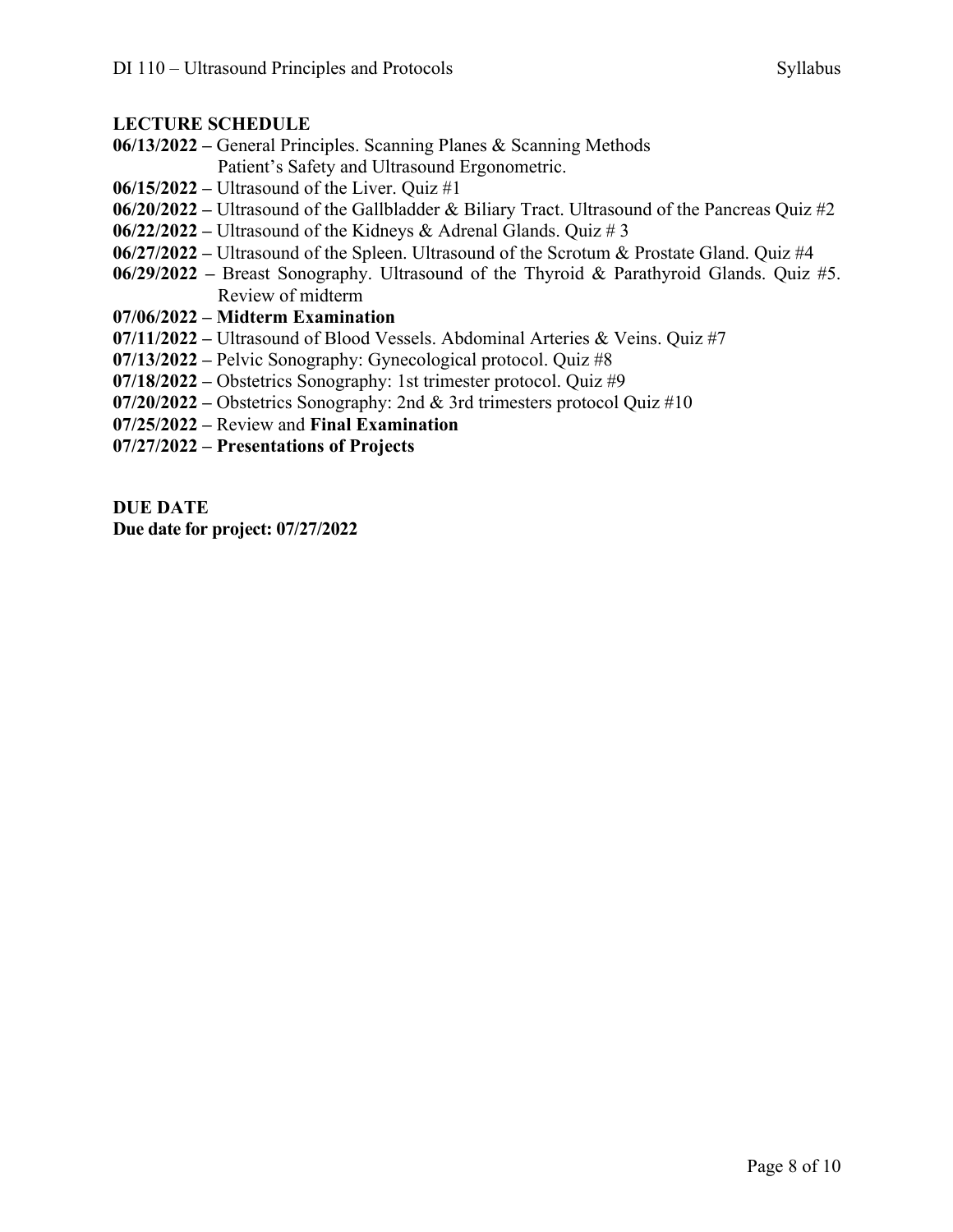# **Summer 2022 DI 110 Laboratory Syllabus**

# **Ultrasound Hands-on Laboratory Training**

Ultrasound hands-on laboratory training will involve:

- Using the theoretical material presented during lectures as a basis for hands-on training.
- Applying theoretical knowledge to practice.
- Learning to follow proper ultrasound scanning protocols
- Acquiring optimal quality of diagnostic images
- Proper operating of ultrasound machines and maximizing the ultrasound machines capabilities
- Gaining practical experience under the guidance of the lab instructor.

# Instructional Methods

- In-class hands-on scanning, using ultrasound machines and other lab equipment
- Live demonstration ultrasound imaging of organs and blood vessels
- The instructor's guidance to developing students' scanning skills.
- Group work, discussions and ultrasound case analysis
- Ultrasound laboratory video demonstrations
- Students Self Study scanning: *12 lab hours* minimum of independent scanning throughout the semester

# Ultrasound Hands-on Laboratory Examination:

During the Hands-On Lab Examination, students should demonstrate:

- 1. The understanding of the information presented primarily during the lectures and hands-on laboratory training.
- 2. The knowledge of the anatomy, physiology, normal variations, and pathology of the human body.
- 3. In-depth knowledge of the ultrasound scanning protocols and the ability to present images in a logical sequence.
- 4. The use of different acoustic windows to achieve the best picture quality possible.
- 5. The ability to select the proper transducer for the exam
- 6. The knowledge of the ultrasound machine capabilities for the optimal quality of diagnostic images (frequency, TGC, B-mode, focal zones, color scale, gain, depth, etc.)
- 7. The ability to describe optimal techniques related to field size, power, gain, contrast for the image interpretation.
- 8. Knowledge of the elements of the image labeling
- 9. Explanation of the sonographic findings and differential diagnosis of abdominal pathology
- 10. Since the intent of the lab examination is for students to demonstrate the knowledge of the scanning protocols, it is not allowed to ask questions and discuss the scanning procedures with classmates. Reference materials are not allowed.